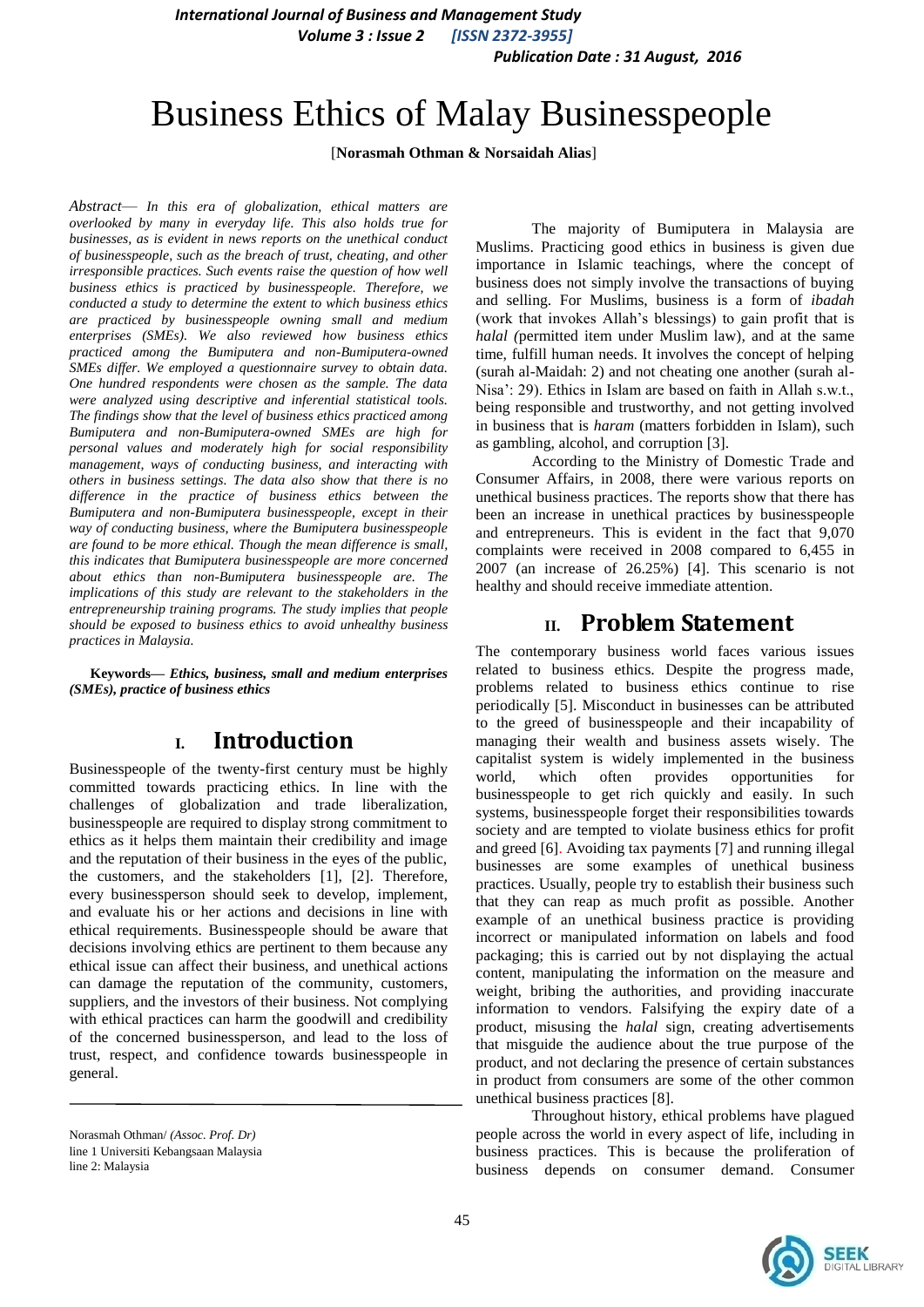#### *International Journal of Business and Management Study Volume 3 : Issue 2 [ISSN 2372-3955] Publication Date : 31 August, 2016*

awareness in Malaysia is low [9]. Consumers still seek the cheapest but best service regardless of who the suppliers are. Muslim consumers are often confused by the legitimacy of the *halal-haram* items (permitted and forbidden items under Muslim law [10]. The use of gelatin in a variety of items such as photographic paper, x-ray films, gum, blood plasma, insulin, medications, capsules, and food preservatives, and food items such as bread, vitamin, fast food, snacks, ice creams, and dairy products, is of concern to Muslims. This is because 80% of the gelatin found in the market is made from pork fat, which is cheap and easily available. However, there are some limitations to enforcing the authenticity of *halal-haram* products, and businesspeople take advantage of the situation when dealing with products that are actually *haram* [11]. For example, the entire line of Old Town restaurants put up *halal* signs to attract Muslim customers. A majority of the *halal* signs are displayed by non-Muslimowned businesses. If not verified or used lawfully, users may not know the origin of the products used by such restaurants and could end up being victims.

In addition, the way businesspeople interact with others within the settings of their businesses is also one of the causes of unethical business practices, such as ignorance in maintaining the sanctity of *halal* products. The [12] reported that *halal* products and services are no longer the concern of Islamic countries alone. This is because the Muslim population has reached 1.6 billion worldwide. Therefore, the *halal* guarantee has now become a universal symbol that Muslims should be able to trust without any hesitation, and products that have the *halal* label on it should conform to quality standards. The increase in awareness among non-Muslims of the importance of *halal* food promotes *halal* products, which is seen as a symbol of safety and quality. This statement is supported by statistical data obtained from the Department of Islamic Development Malaysia (JAKIM), which shows that about 80% of the applications for the *halal* certification were by non-Muslims. It is clear that non-Muslim businesspeople are far ahead in terms of the production and marketing of halal food [13]. Therefore, the issue continues to be a lawful thing accepted by non-Muslims, because of their knowledge and experience in running a business.

In this era of globalization, foreign companies are likely to flood the local markets with various products. They come up with products that are of better quality, better branded, sophisticatedly manufactured, and well design and have all kinds of features. This phenomenon will result in an abundance of local products in the market. Local businesses will not be able to compete with foreign companies because of foreign companies always has lower production costs [14]. Thus, the local or global economic challenges now compel businesspeople to be more competitive, proactive, and dynamic. For example, owing to a large, well-planned network, counterfeiting and piracy are still prevalent in Malaysia. The products are much cheaper and the quality is as good as that of the original, as a result of which the demand for these products is sustained. Businesspeople make millions of dollars from such activities, so it is difficult for them to not practice them.

This paper reports on the practice of business ethics among SMEs in the district of Kajang, Selangor, Malaysia.

Based on the problem statement discussed earlier, we try to answer the following research questions:

- 1. To what extent are business ethics practiced among SMEs in Kajang, Selangor?
- 2. Is there a difference in the practice of business ethics between the Bumiputera and the non-Bumiputera-owned SMEs?

# **III. Research Method**

### *A. Research Design and Sampling*

A survey method was used in this study. The population of this study was initially intended to include all the SMEs in Selangor, Malaysia. However, according to [15], no detailed data are available on the number of businesspeople who own SMEs in the state. Therefore, this study has been conducted in an area where the data on SMEs were available. We selected the Kajang district, Selangor because a list of businesspeople names or companies of registered businesses until 2009 is available. The total population of businesspeople with SMEs registered in the Kajang area until 2009 is 259. The sample size of this study was 100. The sample size was calculated using methods outlined by [16] and the selection was made randomly, with 50% of the sample being Bumiputera and the remaining being non-Bumiputera businesspeople. Such a selection is made to achieve the research objectives, which is to identify the level of and differences between business ethics practiced by the Bumiputera and non-Bumiputera businesspeople. The Bumiputera samples represent the Malay community, while the non-Bumiputera samples are businesses owned by the Chinese and Indian communities.

#### *B. Instruments*

This quantitative study used a questionnaire to obtain data. The questionnaire items were developed based on a literature review of past research and by referring to the work of [17]. The questionnaire was divided into two parts: Part A profiled the respondents with regard to traits such as gender and race, while Part B measured the extent to which business ethics were practiced among SMEs. Business ethics among SME owners is viewed from four dimensions: personal values (9 items), managing social responsibilty (5 items), way of conducting business (6 items), and interaction with society (9 items). A 5-point Likert scale was used in this study, where  $1 =$  "strongly disagree" and  $5 =$  "strongly" agree."

Criticism and comments from experts were sought to strengthen the questionnaire statements with regard to the language used and the clarity of purpose of each item (content validity and face validity). After modifications were made, in June 2010, a pilot study was conducted on 30 respondents who owned SMEs in an industrial area in Sungai Buloh, Selangor, Malaysia. The study duration was about three weeks. All 30 questionnaires were received and analyzed for realibility. The Cronbach Alpha was used to

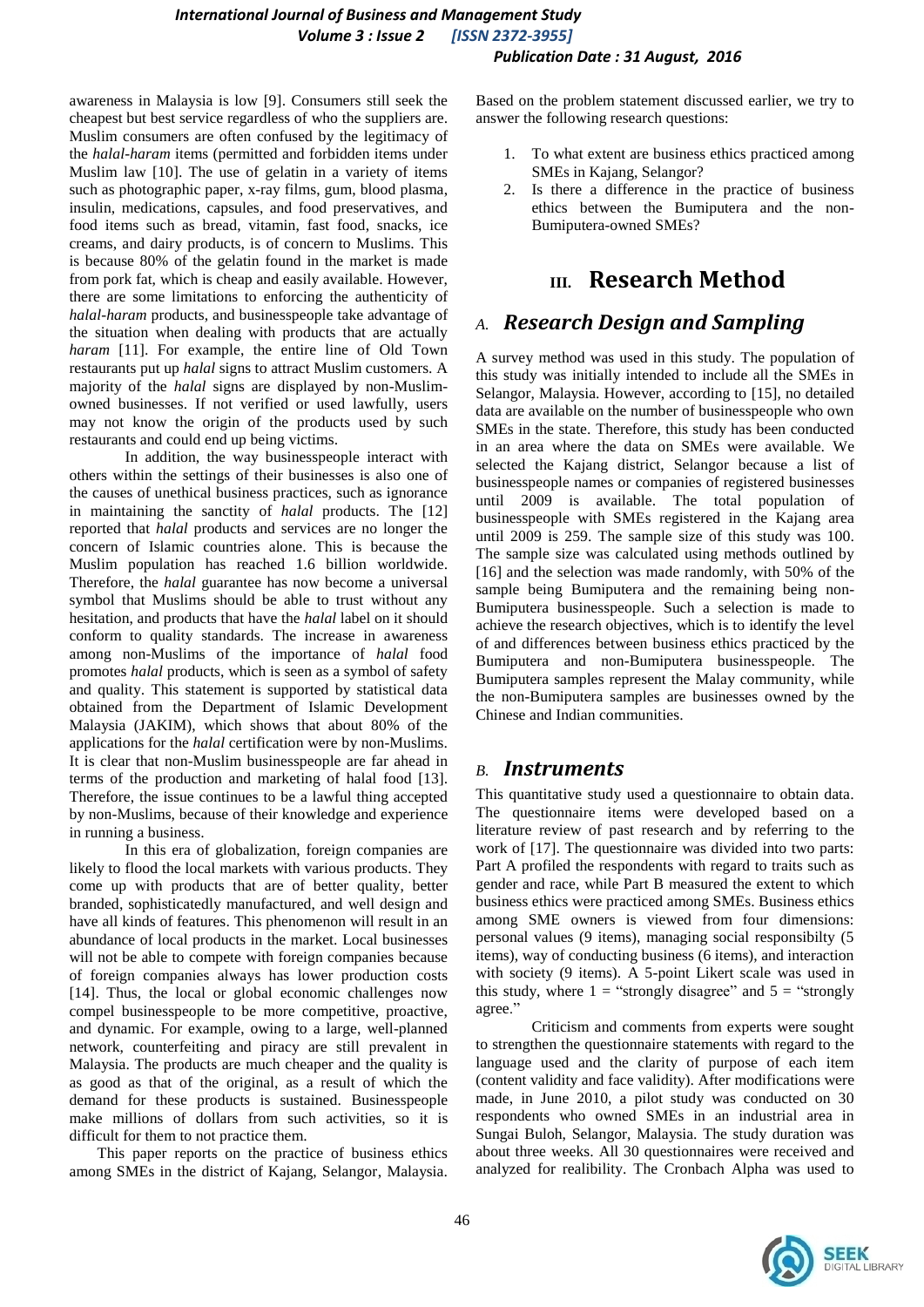| No | Dimensions              | Mean | Level      |
|----|-------------------------|------|------------|
|    | Personal values         | 4.48 | High       |
| 2  | Managing<br>social      | 3.53 | Moderately |
|    | responsibility          |      | High       |
| 3  | Ways of conducting      | 3.16 | Moderately |
|    | business                |      | High       |
|    | Interaction with others | 3.99 | Moderately |
|    | in business settings    |      | High       |

measure the instrument reliability and finally the results show that all aspects for Section B exceeded 0.7. According to [17], questionnaires with Cronbach Alpha value of at least 0.7 can be used. The alpha value of our instrument was 0.74, and the validity of each item was over 0.3. This meant that this instrument could be used for this study.

#### *C. Data Analysis*

The data obtained were analyzed using the statistical analysis tool SPSS (Statistical Package for Social Sciences) for Windows v. 18.0. In this study, two types of statistics—descriptive and inferential—were used to measure the level of ethical business practices among SMEs. The mean score interpretations can be found in Table 1.

Table 1: Mean score interpretation

| Mean Score    | Level           |
|---------------|-----------------|
| $1.00 - 2.00$ | Low             |
| $2.01 - 3.00$ | Moderately Low  |
| $3.01 - 4.00$ | Moderately High |
| $4.01 - 5.00$ | High            |

# *IV. Profile of Respondent*

Table 2 shows a gender and race-based distribution of the SME businesspeople involved in this study. This study involved 52 (52%) male and 48 (48%) female traders, among whom 50 were Malay (Bumiputera), and from the remaining, 32 (32%) were Chinese and 18 (18%) were Indian (non-Bumiputera).

Table 2: Respondents' demographic profiles

|            | <b>Variables</b> | <b>Frequency</b> | <b>Percentage</b> |
|------------|------------------|------------------|-------------------|
| <b>Sex</b> | Male             | 52               | 52.0              |
|            | Female           | 48               | 48.0              |
|            | Bumiputera:      | 50               | 50.0              |
|            | Malays           |                  |                   |
| Race       | Non Bumiputera:  |                  | 50.0              |
|            | Chinese          | 32               |                   |
|            | Indians          | 18               |                   |

# *V. Finding of Discussion*

# *A. Research Question 1: To what extent are business ethics practiced by SMEs in Kajang, Selangor?*

Table 3: Level of business ethics among SME

Table 3 gives an overview of the business ethics practiced by SMEs in Kajang, Selangor. Of the four dimensions tested for business ethics practices among the respondents, it was found that only personal values showed a high mean value, the highest compared to the mean values of other dimensions as social responsibility management, the way of conducting business, and interacting with others in their business settings, which had moderately high levels of mean.

## *B. Research question 2: Is there any difference in the business ethics practices among Bumiputera and non-Bumiputera SMEs?*

Table 4 gives a comprehensive overview of business ethics practiced by SMEs. One research question aims to explore whether there are differences in the practice of business ethics between Bumiputera and non-Bumiputera SMEs. The data were analyzed using a t-test to determine the extent of business ethics practiced in the four dimensions.

| Table 4: t-test based on race                   |      |      |         |       |      |  |  |  |
|-------------------------------------------------|------|------|---------|-------|------|--|--|--|
| Race                                            | n    | Mean | sd      | t-    | Sig  |  |  |  |
|                                                 |      |      |         | value |      |  |  |  |
| i. dimension of personal values                 |      |      |         |       |      |  |  |  |
| <b>Bumiputera</b>                               | 50   | 2.61 | 0.52    | 1.00  | 0.32 |  |  |  |
| Non-Bumiputera                                  | 50   | 2.56 | 0.46    |       |      |  |  |  |
| ii. dimension of managing social responsibility |      |      |         |       |      |  |  |  |
| Bumiputera                                      | 2.91 | 0.12 | $-1.80$ | 0.07  | 2.91 |  |  |  |
| Non-Bumiputera                                  | 2.80 | 0.20 |         |       | 2.80 |  |  |  |
| iii. ways of conducting business                |      |      |         |       |      |  |  |  |
| Bumiputera                                      | 2.70 | 0.56 | $-2.14$ | 0.03  | 2.70 |  |  |  |
| Non-Bumiputera                                  | 2.70 | 0.56 |         |       |      |  |  |  |

### *C. Differences in the dimension of personal values*

**Ho. 1: There is no significant difference between Bumiputera and non-Bumiputera businesspeople in the dimension of personal values** 

The t-test results outlined in Table 4 (i), show that there is no significant difference between the Bumiputera and non-Bumiputera businesspeople in terms of their personal values (t = 1.00, sig = 0.32, p > 0.05) This supports Ho. 1. There is no significant difference in the means of non-Bumiputera and Bumiputera respondents (2.61 and 2.56 respectively). Both races have the same or similar personal values in matters relating to self-correction, not giving up, not trusting others easily, not telling lies, not begging, not being satisfied with an achievement easily, and fulfilling promises, all being good business ethics.

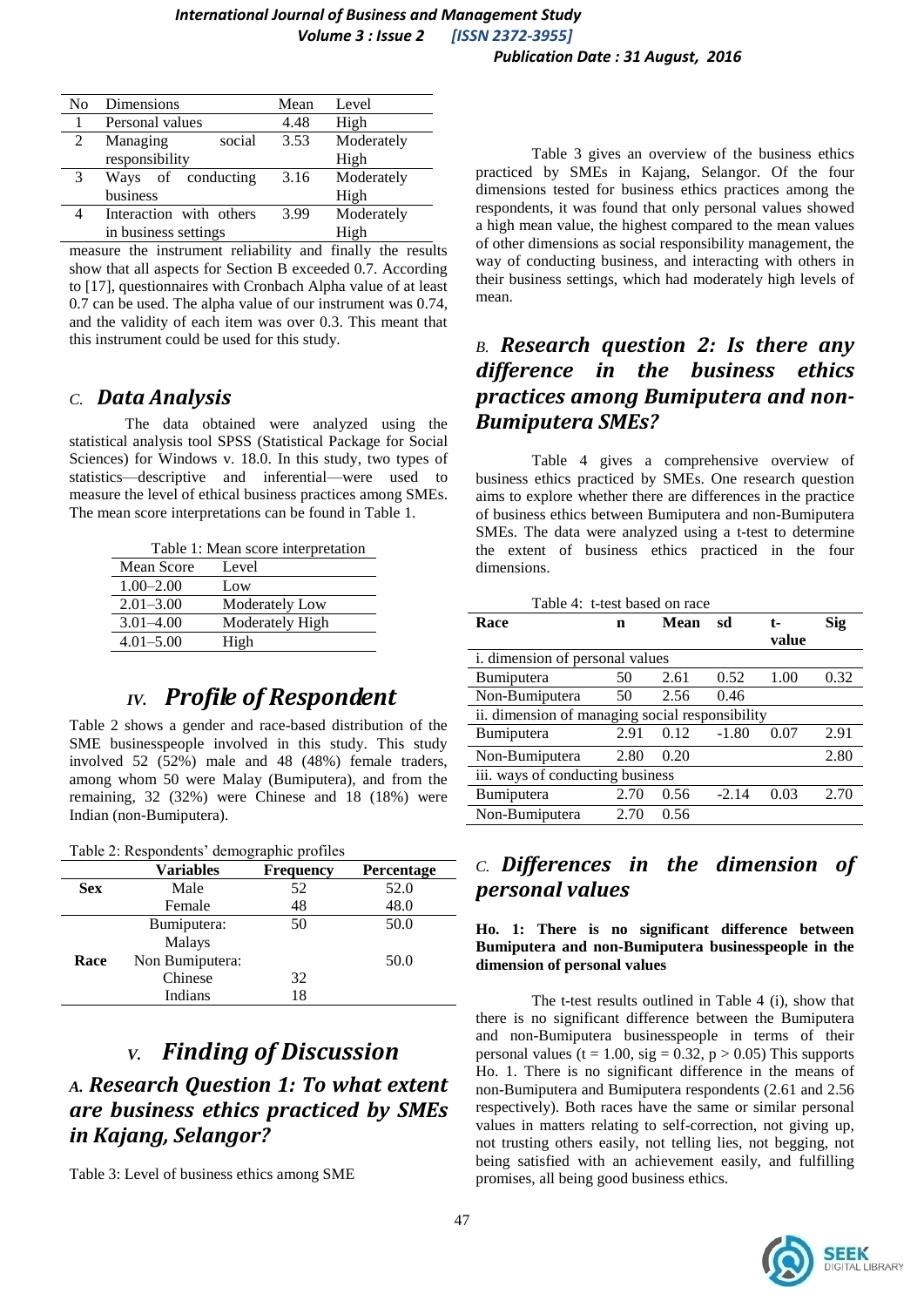#### *International Journal of Business and Management Study Volume 3 : Issue 2 [ISSN 2372-3955] Publication Date : 31 August, 2016*

These findings are supported by [17], who shows that both Bumiputera and non-Bumiputera businesspeople with high ethical values such as honesty, sincerity, and trust (personal values) in business will gain the trust of consumers, which, in turn, can improve business stability and performance. This view is also held in a study by [18], according to whom there is a relationship between personal values and leadership in the context of running an organization smoothly.

A study by [19] on 512 entrepreneurs also showed that there was a positive relationship between an entrepreneur's personal values and the success of his or her business. Similarly, [20] conducted a study based on the observation of and interviews with 226 Malay entrepreneurs and found that to be successful in business, one needs to have a sound sense of self-worth and good personal values. These values are important because they help gain trust and eventually, loyal customers [21]. A successful businessperson in history was the Prophet Muhammad. His business practices were rooted in diligence and hard work, honesty, and fairness. This is evident in the titles given to him—the trusted (*al-Amin*) and the honest (*al-Sidiq*) [22].

According to [22], moral or ethical values, based on specific principles and concepts, reflect the integrity and nobleness of an organization. Values such as honesty, openness, transparency, and responsibility, as well as a caring attitude, contribute towards the stability of an organization. Thus, this study shows that it is not surprising that the two races (Bumiputera and non-Bumiputera) have similar personal values.

### **D.** *Differences in the dimension of managing social responsibility*

**Ho. 2: There is no significant difference between Bumiputera and non-Bumiputera businesspeople in the dimension of managing social responsibility.**

Table 4(ii) shows the t-test results on the difference in the managing social responsibility practices of Bumiputera and non-Bumiputera businesspeople. These findings imply that there is no significant difference in the aspects of managing social responsibility between Bumiputera and non-Bumiputera businesspeople since the t-value =  $-1.80$ , sig.  $p = 0.07$ ,  $p > 0.05$ ). Therefore, Ho. 2 is supported.

In general, these findings indicate that both races adopted the same or similar approach towards managing social responsibility. This proves that some flexibility can be adopted when practicing managing social responsibility. Businesspeople try their best to manage social responsibility ethically, but occasionally, they have to adopt a different approach to adhere to certain procedures to meet local needs. This is consistent with the findings of a study by [20] involving over 108 businesspeople from the state of Perlis. Their findings show that the Muslim businesspeople had a very low level of compliance towards the payment of *zakat* in Perlis. This indicates that the need to pay *zakat* every year is not taken seriously by businesspeople.

According to [17], *zakat* refers to a blessing, growth, cleanliness, or goodness. According to the tenets of Islam, *zakat* is intended to help the poor by transferring a part of the revenue or assets of the rich to the poor. This system is intended to foster honesty and trustworthiness among people. The Prophet explained that it is not desirable to gather wealth and spend it on nonessential things, rather than on charity. Businesspeople are prohibited from wasting God-given wealth such as property, time, and convenience. If a businessperson is stingy, extravagant, or wasteful, the path that leads him to wealth will be narrow. All three acts lead to wealth reduction and the stunting of financial growth. This statement reflects the low understanding and subsequent underestimation of the need to pay *zakat* among businesspeople in Perlis .

A similar case was found among non-Muslim businesspeople in a study by [23]. These studies found that non-Muslim businesspeople are not very concerned about tax payment. This shows that Muslim and non-Muslims have a similar attitude toward the payment of *zakat* or taxes. [19] found that managing social responsibility efficiently and effectively as well as applying Islamic values in businesses are perceived as practices that invoke blessings for Muslims, leading to an increase in their wealth. This concept is slightly different for non-Bumiputera businesses that pay taxes, not *zakat*. It is necessary to calculate tax because it can affect the performance and the longevity of a business.

# *E. Differences in the dimension of conducting business*

#### **Ho. 3: There is no significant difference between Bumiputera and non-Bumiputera businesspeople in their way of conducting business.**

The results, as shown in Table 4 (iii), indicate that there is a significant difference in the mean scores of the ttests for Bumiputera and non-Bumiputera businesspeople in the way they conduct business. Data shows that the t-value  $=$  $-2.14$ , sig = 0.03, p < 0.05. Thus, Ho. 3 is not supported. More interestingly, the practice of ethics in doing businesses is higher among Bumiputera (mean: 2.70) than among non-Bumiputera businesspeople (mean: 2.67).

According to [24], in this era of globalization, trade liberalization, coupled with the proliferation of science and technology, has brought about a sudden change in the world trade markets and an increase in the effectiveness of competition. Increasing globalization poses new challenges to the social and legal aspects of businesses and consequently, the principles of ethics in business is no longer a priority while dealing with consumers. The sales and packaging of consumer products in the market are becoming increasingly complex, thus making it more difficult to determine the safety level of the products . [25] found that defects in consumer products have increased, leading to an increase in diseases caused by defective products. To this day, users continue to purchase items that they need even if the information on the label is insufficient.

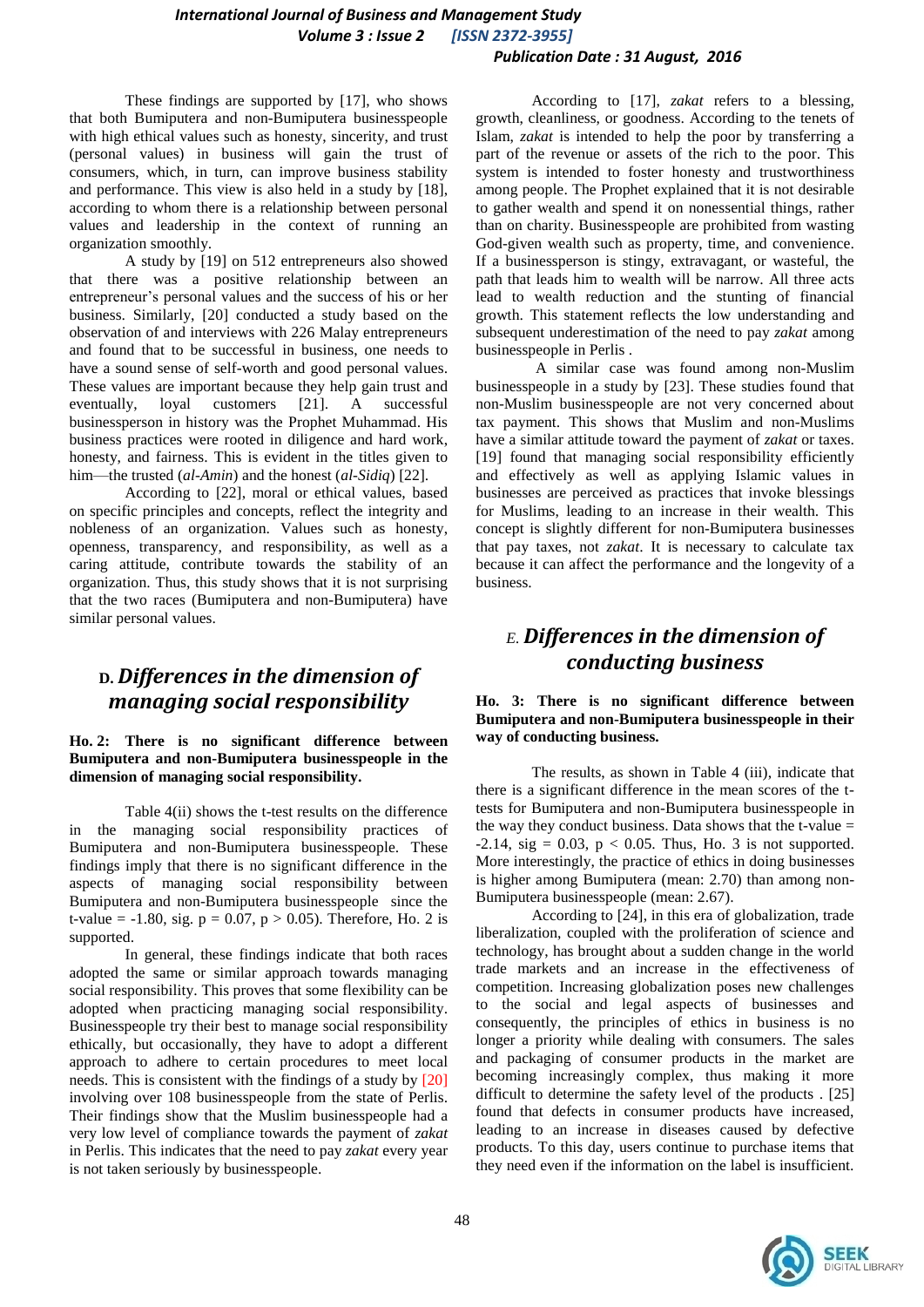Businesses are aware of this and they take this opportunity to oppress consumers in various ways.

[21] believe that a competitive market could enhance consumer welfare. However, a significant market failure can deviate a company from healthy competition and thus make it incapable of contributing to the prosperity and welfare of consumers. This is because the degree of competition in the market affects the welfare of both consumers and the businesses in the market. These findings imply that high ethical standards can measure the success of a businessperson. This is necessary because businesspeople always encounter new things. Thus, negative practices like engaging in corrupt activities and manufacturing low-quality products should be rejected by businesspeople. Ethical practices will help them win the trust of customers, suppliers, and shareholders.

According to [2], many complaints have been made regarding the ethical problems associated with corruption and breach of trust among businesspeople, regardless of race and nation.

### *E. Difference in the dimension of interaction with others in business settings*

**Ho. 4: There is no significant difference between Bumiputera and non-Bumiputera businesspeople in the dimension of interaction with others in their business settings.**

This hypothesis is meant to determine whether there were any differences with regard to the interaction style of non-Bumiputera and Bumiputera businesspeople in their business settings. Findings have shown that there is no significant difference in the way Bumiputera and non-Bumiputera businesspeople interact with others in business settings (t = 0.29, sig = 0.21,  $p$  < 0.05). Thus, Ho. 4 is supported. This finding is supported by [26], who states that businesspeople need to be considerate and respectful to create a positive interaction with others, in this case, the workers or customers. Good relationships among employees create a positive work environment and improve productivity, and a good relationship with customers can widen or strengthen business networks.

According to [27], a business has to bear some risks if it wishes to seek a profit. However, businesses with good ethics will gain a competitive advantage and become well known. Therefore, businesspeople should not look down on interacting with others in society or in their business setting because it has a significant influence on company performance and continuity.

According to [28], ethics is a form of trust. Business decisions should take into account social and economic interests. [29] believes that many businesspeople fail to achieve their business goals because of their unethical behavior, which is often noticed by the public. The practice of ethical interaction with others in a business setting ensures that businesses are better able to maintain a good image of their company and help the company maintain their existing customer base besides attracting potential customers. This opinion is consistent with [30] finding that the image of a business has become an important element in improving business performance. The results of the t-test on the interaction with people in business settings and race can be seen in Table 7

# *vi. Conclusion*

In recent times, ethics has become one of the most important factors that need to be addressed by all businesspeople to ensure that they continue and succeed in their businesses. This is because, lately, there have been many reports that reveal that many businesspeople are dishonest in their business dealings, thus leading to distrust in their businesses by customers. This will eventually lead to the closure of the businesses.

Therefore, this study investigated the extent to which business ethics are practiced among the SMEs in an area in Selangor. The study also attempted to determine whether there are differences in the business ethics practices among the Bumiputera and non-Bumiputera businesspeople. The study found that, in general, regardless of race, SME businesspeople are aware of the importance of ethics in business. The data showed that the overall level of business ethics among Bumiputera and non-Bumiputera-owned SMEs is between high and moderately high. Most traders believe that practicing good ethics in business is equivalent to having good personal ethical values, managing social responsibility, and conducting business correctly, and these have a positive bearing on the success of their business. However, there is room for improvement in the practice and level of confidence of business ethics by businesspeople so that it guides their behavior in all situations.

#### *References*

- [1] Yusof, A. A. and A. Bashir, 2008. *The management of Islamic businesses*. Sintok: Universiti Utara Malaysia.
- [2] Hartman, L. P., 2005. *Perspectives in business ethics*. 3re Edn., New York: McGraw Hill/Irwin.
- [3] Endot, I., 2006. *Perancangan pembangunan Malaysia. Kajian dasar dan strategi.* Shah Alam: Pusat Penerbit Universiti.
- [4] Ministry of Domestic Trade and Consumer Affairs. 2009. *Annual Report, 2009*.
- [5] Rice, G., 2008. Islamic ethics and the implications for business. *Journal of Bussiness Ethics,* 18: 345-358
- [6] Ministry of Environment. 2008. *Annual Report, 2008*.
- [7] Inland Revenue Board. 2008. *Annual Report, 2008.*
- [8] Aziz, A. A. and Z. A. M. Hussein, 2009. Biotechnological impacts on consumer protection: legal aspects in relation to product safety. *Jurnal Pengurusan*, 29: 35-56.
- [9] Ministry of Domestic Trade and Consumer Affairs. 2008. *Annual Report, 2008.*
- [10] Hall, G. and K. A. Wahab, 2007. Influence on the survival and failure of small firms in Malaysia.